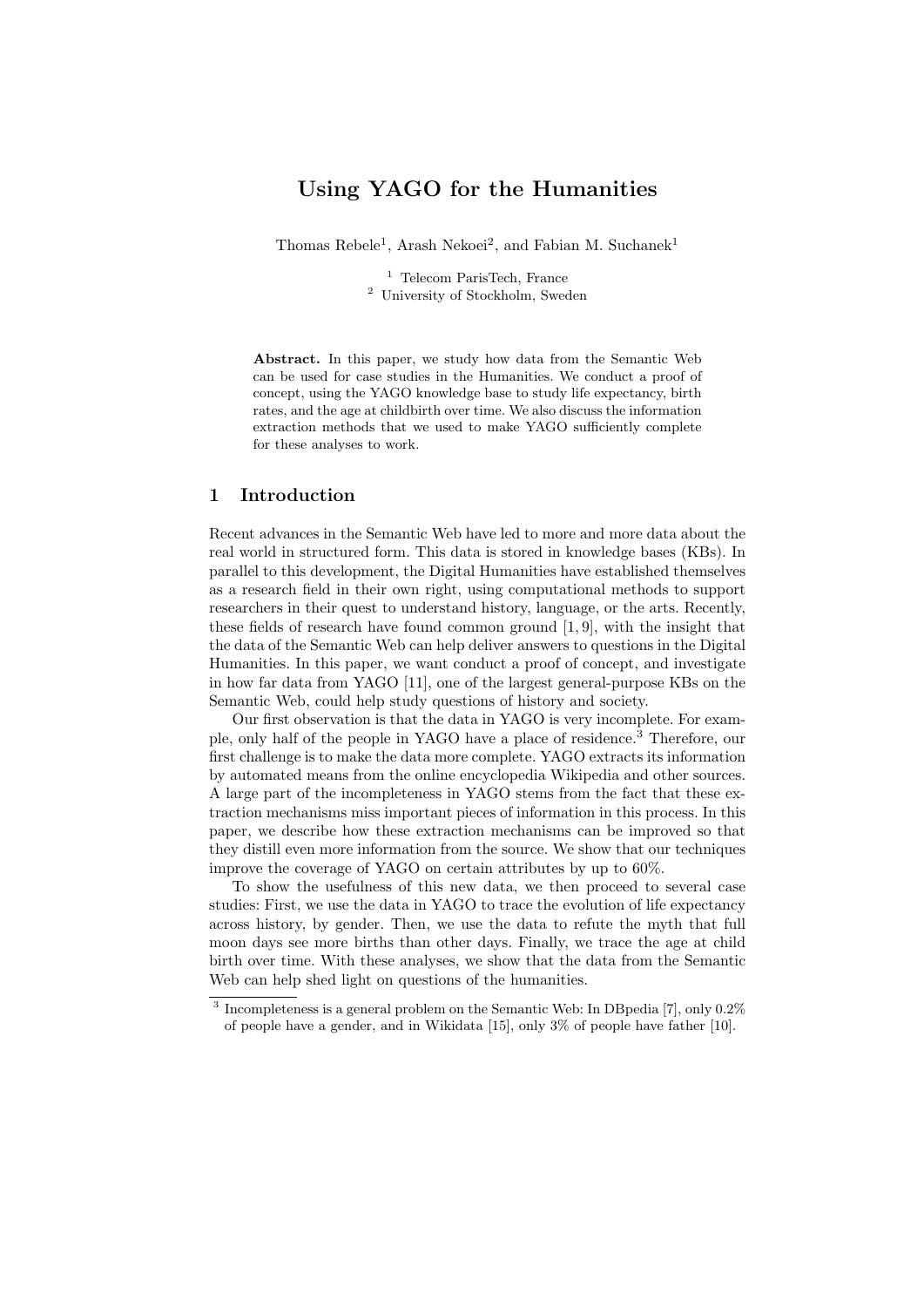#### 100 A. Adamou, E. Daga and L. Isaksen (eds.)

This paper is structured as follows: Section 2 discussed related work. Section 3 presents our improved methods for information extraction, which we evaluate in Section 4. Section 5 presents our case studies, before Section 6 concludes.

### 2 Related Work

Several projects have recently started to create large knowledge bases. Among the most visible ones are YAGO [13], DBpedia [7], NELL [3], BabelNet [8], WikiData [15], and Google's Knowledge Vault [5]. In this paper, we compare the coverage of our improved YAGO to DBpedia, which was also derived from Wikipedia.

The idea of using data from the Semantic Web to support the Digital Humanities is in its infancy [1, 9]. Schich et al. [12] use Freebase to trace the birth and death locations of intellectuals. However, their study was limited to only 150,000 people, while we aim an order of magnitude higher. De La Croix et al. [4] trace the longevity of famous people across history. Likewise, their study was limited to the 300,000 people in the "Index bio-bibliographicus notorum hominum", while we aim to show the value of Semantic Web data, which is much more ample. Gergaud et al. [6] come closest to our approach: They build a database of 1,1m people from Wikipedia and study the economic impact of these individuals. In this paper, we show how to build a database that contains twice as many people from Wikipedia.

### 3 Methods

### 3.1 Information Extraction in YAGO

In accordance with the RDF standard, YAGO stores information in the form of triples. Each triple consists of a subject, a relation name, and an object  $-$  as, e.g., in  $\langle$ Cleopatra, wasBornin, Egypt $\rangle$ . In total, YAGO contains 10 million entities (like persons, organizations, cities, etc.), and more than 120 million triples about these entities. The KB knows 100 relation names, which have been defined manually. YAGO assigns each entity to one or several classes. Cleopatra, e.g., is in the class People from Alexandria. This class is a subclass of the class Person, which is in turn a subclass of *Organism*, and so on.

The main part of the information in YAGO stems from Wikipedia. Every article in Wikipedia becomes an entity in YAGO. The triples are extracted from the infoboxes in Wikipedia and the category names. This works with a modular architecture [2], in which small Java programs (called extractors) produce sets of triples (called themes). These themes are then post-processed by other extractors: they are cleaned, deduplicated, and checked for consistency. This results in a sequence of themes of ever cleaner data, of which the final themes constitute the YAGO KB. The improvements that we propose follow this schema: we propose to add new extractors and link them into this process.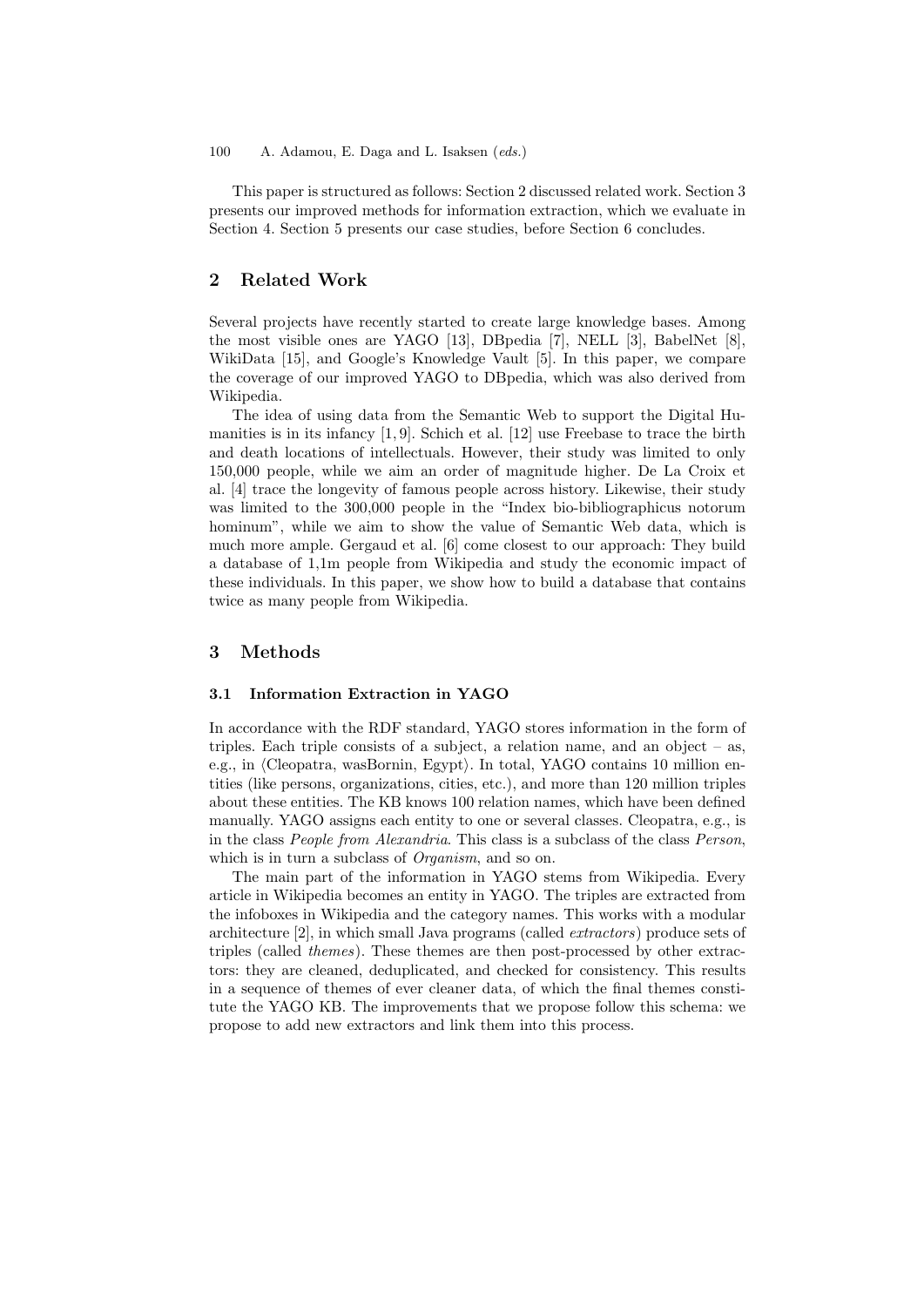One particularity of YAGO is that it has a manually evaluated precision of 95% with respect to Wikipedia. This means that, statistically, only 1 triple out of 20 does not correspond to the facts in Wikipedia. All of our improvements have to respect this quality constraint.

### 3.2 Gender

The infoboxes of Wikipedia do not mention the gender of a person. Therefore, earlier versions of YAGO did not have gender information. Gender was added only in YAGO3, and it was extracted from the occurrence of pronouns on the page. The GenderPronounExtractor counts the number of occurrences of "he" and "she" in the articles. If the number of "he" is at least twice the number of occurrences of the word "she", and if the number of occurrences is at least 10, the gender is assumed to be male (and vice versa). This worked well, but it had a rather low coverage. Only 61% of people had a gender.

We improved this method by making use of the gender-specific categories in Wikipedia. For example, Cleopatra is in the category Female people from Alexan $dria.$  We wrote the  $GenderCategoryExtractor$ , which considers every article x, and produces the fact  $\langle x, \text{ hasGender}, \text{female} \rangle$  if the article is in a category that contains the substring female (analogously for the male categories). This works well, but it still has a low coverage.

We improve upon this as follows: We wrote the  $\emph{GenderNameExtractor},$  which collects the first names of all people with a known gender. The same first name  $\nu$ may be associated to people of different gender – either because the name is used for both males and females, or because of errors in Wikipedia or the extraction process. Our goal is to determine whether  $\nu$  is associated to one gender in the majority of cases. Let us say that our sample for name  $\nu$  has a proportion of  $p\%$ males. We want to know what is the proportion of male people with the name  $\nu$  in the real world. For this purpose, we run a statistical test: We assume that our set of people with first name  $\nu$  is a sample from the real world. Then we generalize the proportion of males in our sample to the proportion of males in the real world. We use the Wilson estimator for this purpose, with  $\alpha = 5\%$ . Only if the lower bound of the Wilson interval is at least 95%, we assign the name to the male gender (analogously for female). The values of  $\alpha$  and 95% are those that the YAGO evaluation [13] used.

All of these three extractors produce sets of facts in the YAGO framework. These are then collected by a fourth extractor, which assigns at most one gender to each person, giving priority to the *GenderCategoryExtractor*, followed by the GenderNameExtractor and the GenderPronounExtractor.

### 3.3 Dates

YAGO harvests the birth dates and death dates of people from two sources: From the infoboxes of Wikipedia and from the categories of Wikipedia. The infoboxes contain a list of attribute-value-pairs, of the form  $date-of-birth = Jan 8, 1935.$ As for the categories, there exists one category per birth year (e.g., 1935 births).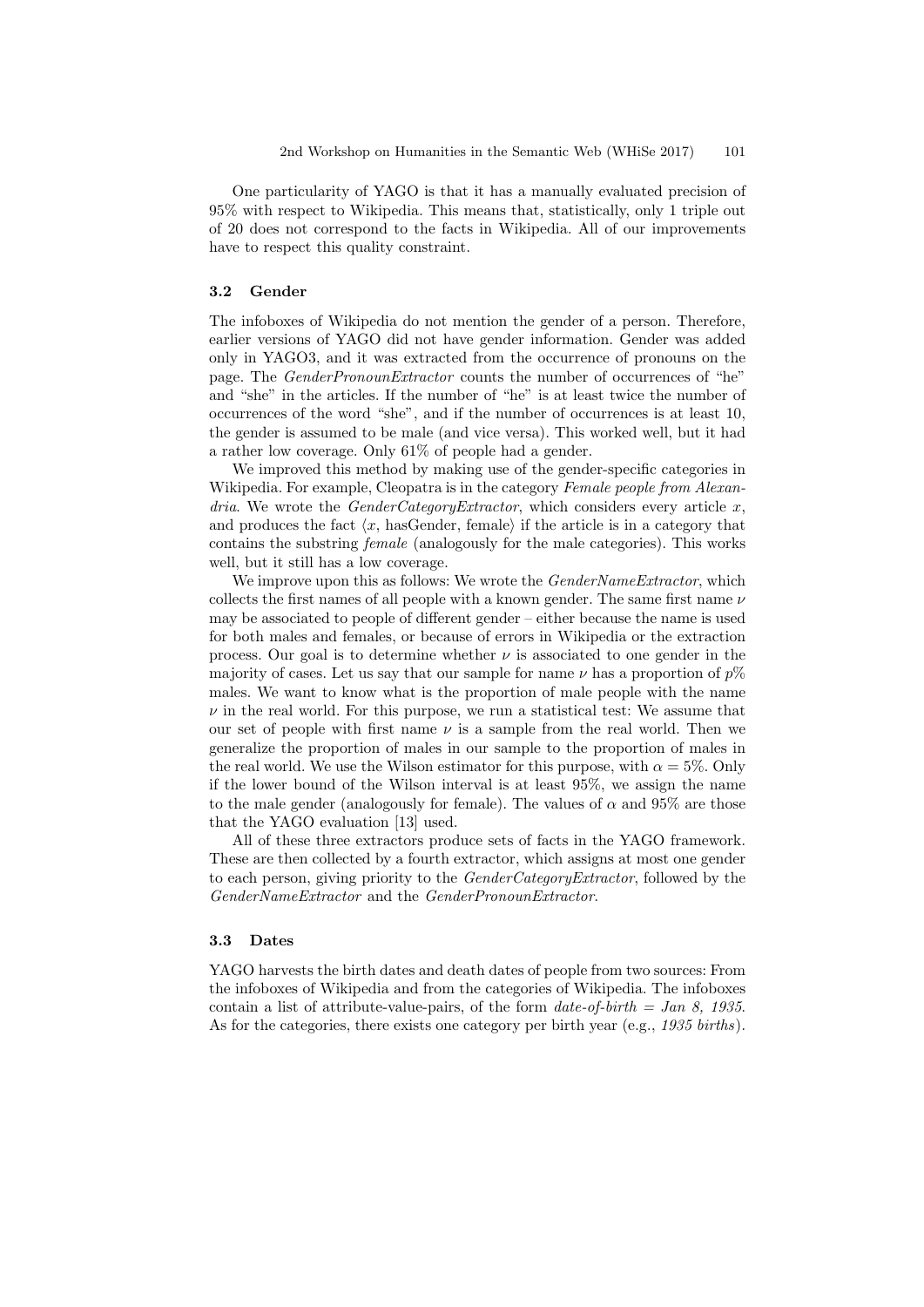#### 102 A. Adamou, E. Daga and L. Isaksen (eds.)

YAGO uses the date from the infobox where available, and defaults to the year from the category otherwise.

The problem with this approach is that the extraction quality is higher for the categories than for the infoboxes. This is due to more varied date formats in the infoboxes (01/08/1935, 08/01/1935, 8 Jan 1935, etc.). Therefore, we modified the respective extractor as follows: If only one birth date is available, that date is used. If the year from the infobox and the category coincide, the date from the infobox is used. Otherwise, we use the year from the category (and abandon the date from the infobox). We proceed analogously for death dates.

#### 3.4 Locations

YAGO extracts the birth place, death place, and place of residence from the infoboxes of Wikipedia. The problem with this approach is that the data in the infoboxes is very sparse. However, some categories give away the nationality or the place of residence of a person, as in Egyptian queens regnant.

Therefore, we have written a new extractor (CategoryLocationExtractor ) that harvests also the categories of Wikipedia. We first compiled a list of demonyms – in part from the Wikipedia list of demonyms, and in part from the lists of empires on Wikipedia. Our extractor then scans the categories of a person  $x$ , and counts the number of times each country's demonym appears. For every country y that appears most often, we create a fact  $\langle x, \text{ livedIn}, y \rangle$ . Our rationale is that the categories can neither determine the birth place nor the nationality reliably, but that they can at least indicate a place of residence.

### 4 Results

In this section, we study the effect that our new extraction methods have. We consider two axes: Precision and coverage. For precision, we took a sample of 100 facts per method, and checked them manually against Wikipedia, as we usually do for YAGO [13]. For coverage, we counted the number of unique people who have a certain attribute. We use the Wikipedia dumps from 2017-02-20 to generate YAGO. We compared our coverage to the previously implemented methods of YAGO, run on the same Wikipedia dumps.

We also report the coverage in DBpedia, the other big knowledge base extracted from Wikipedia. These numbers have to be taken with a grain of salt: First, there exist different versions of DBpedia, one for each Wikipedia language. We take here the English one (which is the largest). YAGO, in contrast, extracts from 10 Wikipedias. Second, the precision of DBpedia is not known. We did not want to make statements about the quality of DBpedia in place of its authors. Thus, our results should not be understood as a direct comparison.

Table 1 shows our results. YAGO contains 2,284,927 people. Our precision values are very good. The 2% wrong results for genders were exclusively due to type errors, not to the extraction itself. The extraction of residences also suffered from that problem. In addition, it produced 6% of anachronistic residencies (such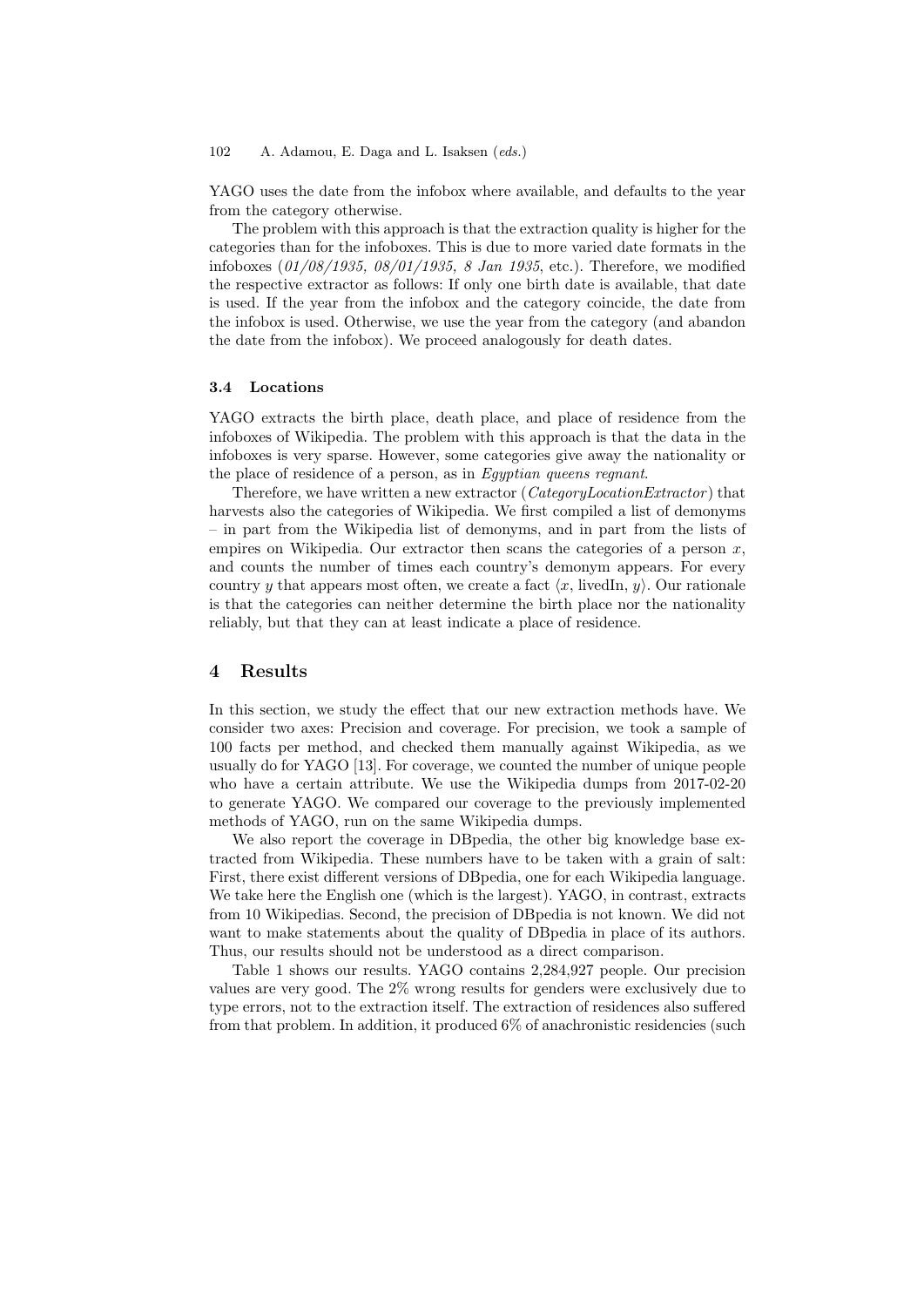as German Empire instead of Germany). We counted them as correct for the purposes of our study. The precision of birth and death dates is extraordinary.

In addition, our methods have significantly increased the number of data points for all attributes that we consider. Genders, e.g., increased by 35%. Almost three times as many people as before have a place of residence.

| Extraction         | YAGO before | YAGO now  | Precision | $DBpedia$ (en)       |
|--------------------|-------------|-----------|-----------|----------------------|
| <b>Birth Dates</b> | 1.566.227   | 1,688,282 | $100\%$   | 819.371 <sup>4</sup> |
| Death Dates        | 745.411     | 822.234   | 100%      | $322,212^4$          |
| Place of Residence | 692.770     | 2,085,110 | 97%       | 683,854 <sup>5</sup> |
| Gender             | 1.471.120   | 1,983,734 | 98\%      | $4,419^6$            |
| — 11               |             |           |           |                      |

Table 1. Coverage of people and precision of our methods

# 5 Case Studies

In this section, we aim to show the usefulness of our data in case studies.



Fig. 1. Median age over time, by year of birth (with the Student's t confidence interval at  $\alpha = 95\%$ ).

<sup>4</sup> from the DBpedia statistics Web page

<sup>&</sup>lt;sup>5</sup> union of birth-place, death-place, and residence from "Mapping based objects"

<sup>6</sup> "Gender" dataset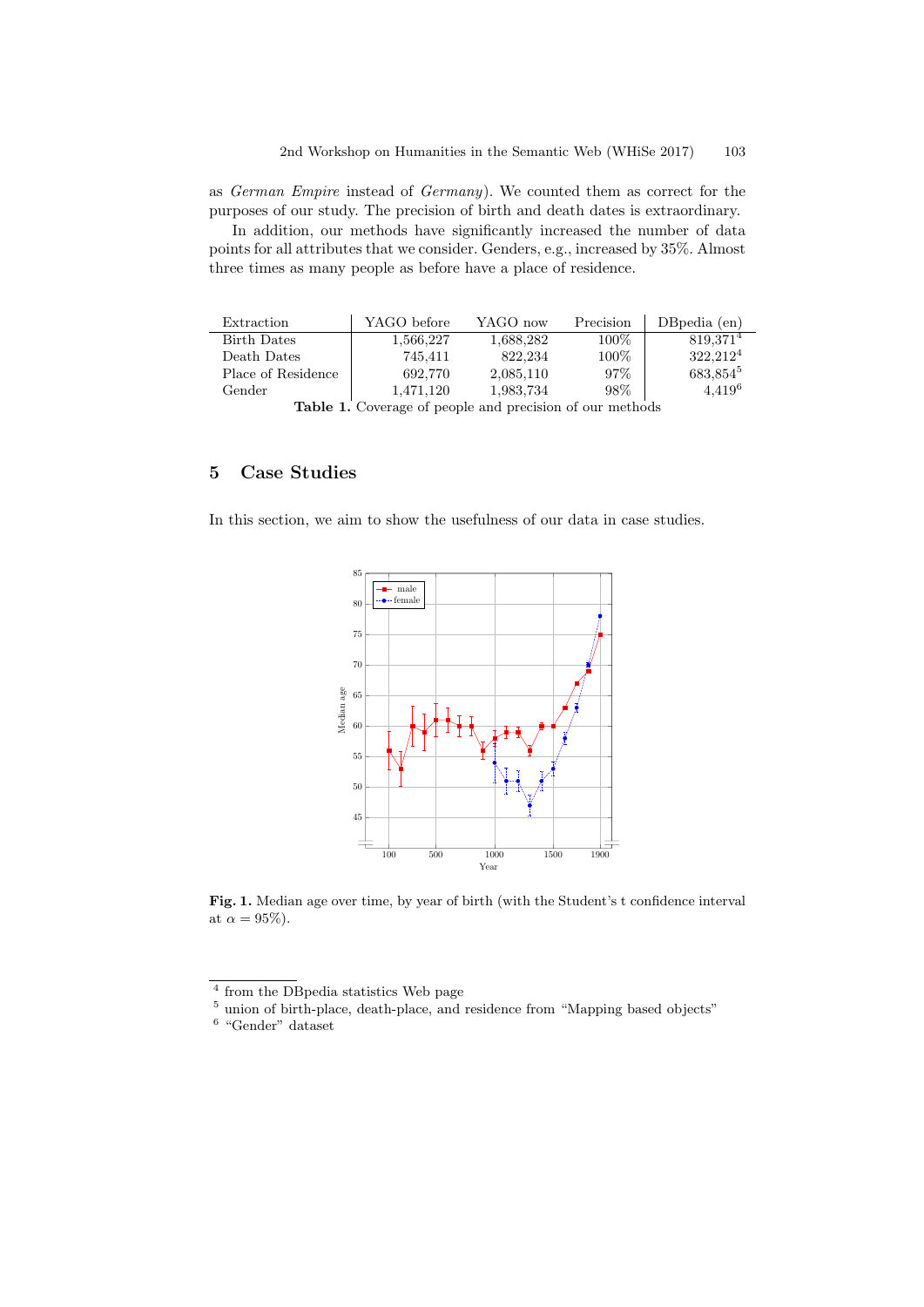#### 5.1 Life expectancy over time

Our first study (Figure 1) investigates the pattern of life spans across history. It does so by plotting the average life span of males and females against time. We restricted the study to centuries where we had more than 100 men and women, respectively. Interestingly, there is no trend in the data until the 15th century, with the average age fluctuating around 53 and 60 years for females and males, respectively. The effects of the Black Death are clearly mirrored in our data: life expectancy decreases in the 13th century. Beyond that, there is an steady increase in the life span across genders during the last 500 years. We also see that women generally had a shorter life time in our data. This changes, however, in the 19th century: Women live longer than men. As our data is quite dense from the 19th century onwards, this fact is statistically significant in our data.



Fig. 2. Median age over time, by year of birth (with the Student's t confidence interval at  $\alpha = 95\%$ ).

We can also drill down into the historical life expectancy per country. Figure 2 shows 4 countries that existed continuously over the past 1000 years, together with the median age of their population (only for centuries with more than 100 data points). The figure shows that the life span has been increasing since the Black Death in the two developed countries in the sample, Italy and Great Britain. We also see a catch-up effect: India and China have been experiencing a much larger increase in life span during the last 200 years. Another interesting observation is the take-over of Italy by Great Britain. This is mainly due to a deceleration of Italy rather that an acceleration of Great Britain, and it is thus difficult to argue that is related to industrial revolution. Today, all 4 countries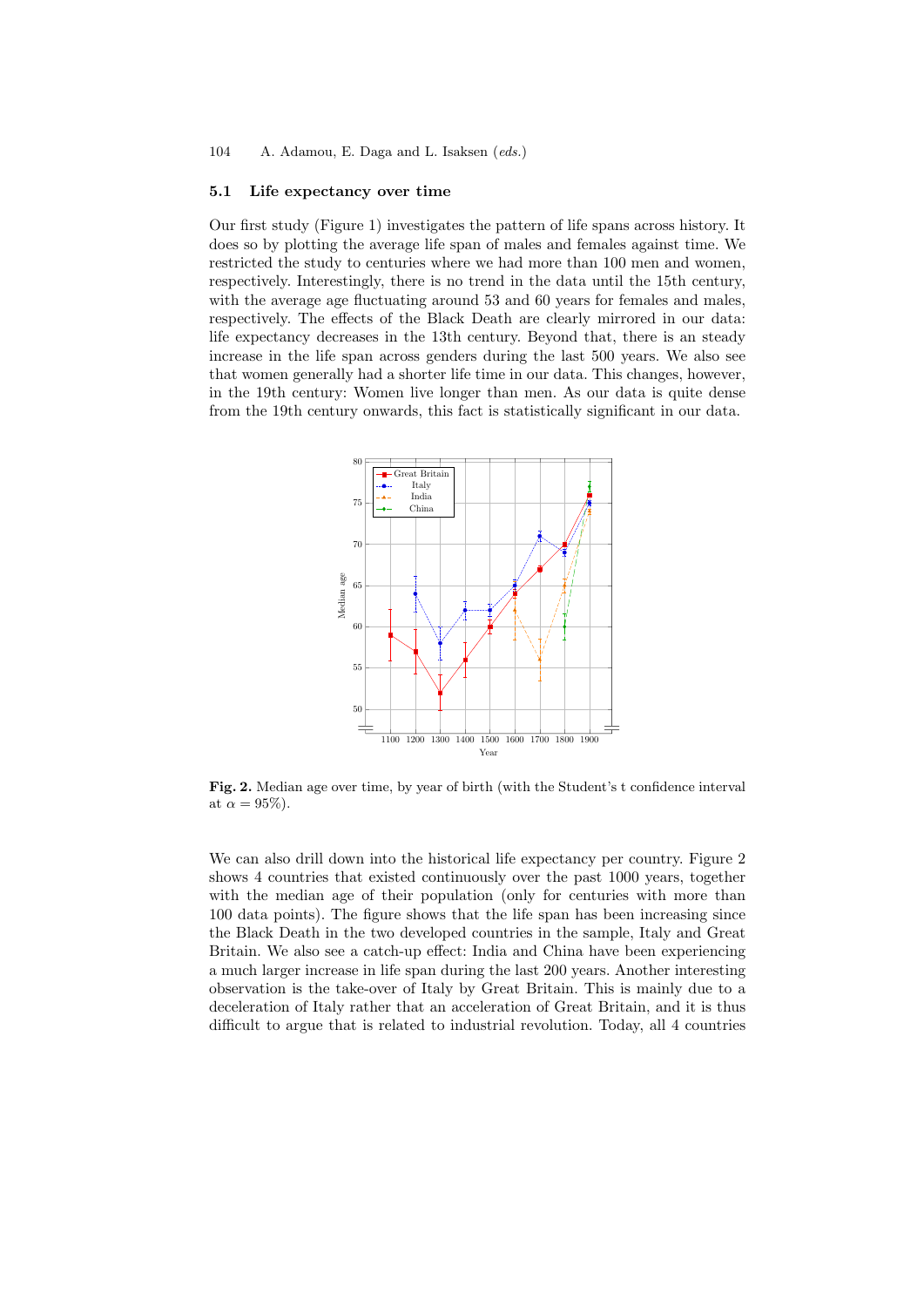have a comparable life expectancy in our data. This result has to be taken with a grain of salt: Wikipedia (and hence YAGO) contains mainly the elite population. Results may thus not generalize to the full population of a country. Our next study will shed light on that divergence.

### 5.2 Births per month



Fig. 3. Births per month (with the Student's t confidence interval at  $\alpha = 95\%$ ).

Our next study tests whether the likelihood of making it to Wikipedia/YAGO is associated with the month of birth (Figure 3). For this purpose, we plotted the number of births in the US per month in Figure 3, and compared it to the number of births per month according to the U.S. birth registry<sup>7</sup>. We find that generally, both graphs show the same peaks. However, we find that people born in January are slightly more likely to be in Wikipedia than expected.

One potential explanation for this pattern is that our data comprises many sportsmen, who benefit from the relative age effect<sup>8</sup>: Sportsmen born early in the year are slightly older and thus slightly more mature than sportsmen born later in the year with whom they usually compete. This makes them more successful, and hence slightly more likely to appear in Wikipedia. Indeed, if sportsmen are removed from the graph ("YAGO other"), our curve becomes more similar to the US census data.

<sup>7</sup> From the National Center for Health Statistics: http://abcnews.go.com/Health/ Science/story?id=990641, [14]

 $^8$  https://en.wikipedia.org/wiki/Relative\_age\_effect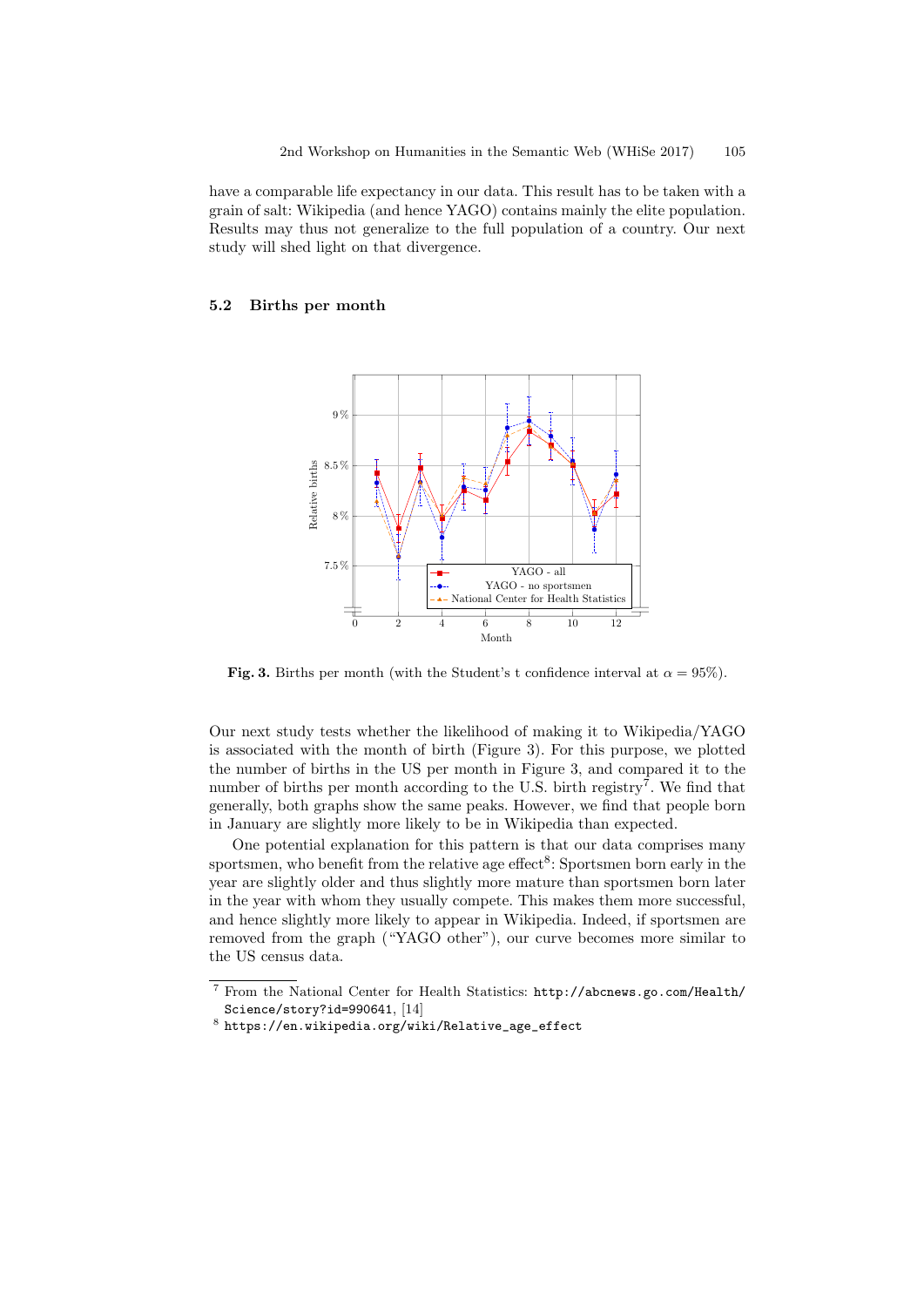### 5.3 Full Moon Myth

A popular myth has it that there is an increase in births on full moon days<sup>9</sup>. We wanted to analyze this conjecture with our data. For this purpose, we computed the time points of the full moon over the past centuries. We restricted our analysis to 1600 to 2000, as our full moon calculation bases on the Gregorian calendar introduced in 1582. We also did point checks with known historical full moon dates to make sure our computation is correct.

We consider the two days that precede, and the two days that follow a full moon day as "full moon days". Among the 146,463 days between 1600 and 2000, we classified 24,793 days as full moon days. This gives a total ratio of full moon days of 16.9%. During that time period, 691,616 people were born, of which 117,081 fall on a full moon day. This gives a total ratio of full moon births of 16.9% – exactly as expected. The Wilson score interval at  $\alpha = 95\%$ is 16.9%±0.1%. Thus, the full moon has no influence on the birth rates in our data.

Additionally, we plotted the proportion of people born on or around a full moon day between 1600 and 2000 per century. Figure 4 shows our results. The great fluctuation seems to indicate a relationship between the period of the moon and the frequency of births. However, this fluctuation is mainly due to sparse data. As the confidence interval shrinks, the proportion of full moon births converges to the expected value of 16.9%.



Fig. 4. Proportion of births on a full moon day  $(\pm 2.5 \text{ days}, \text{with a Wilson score interval})$ at  $\alpha = 95\%$ ).

 $^9$  https://www.google.com/#q=full+moon+birth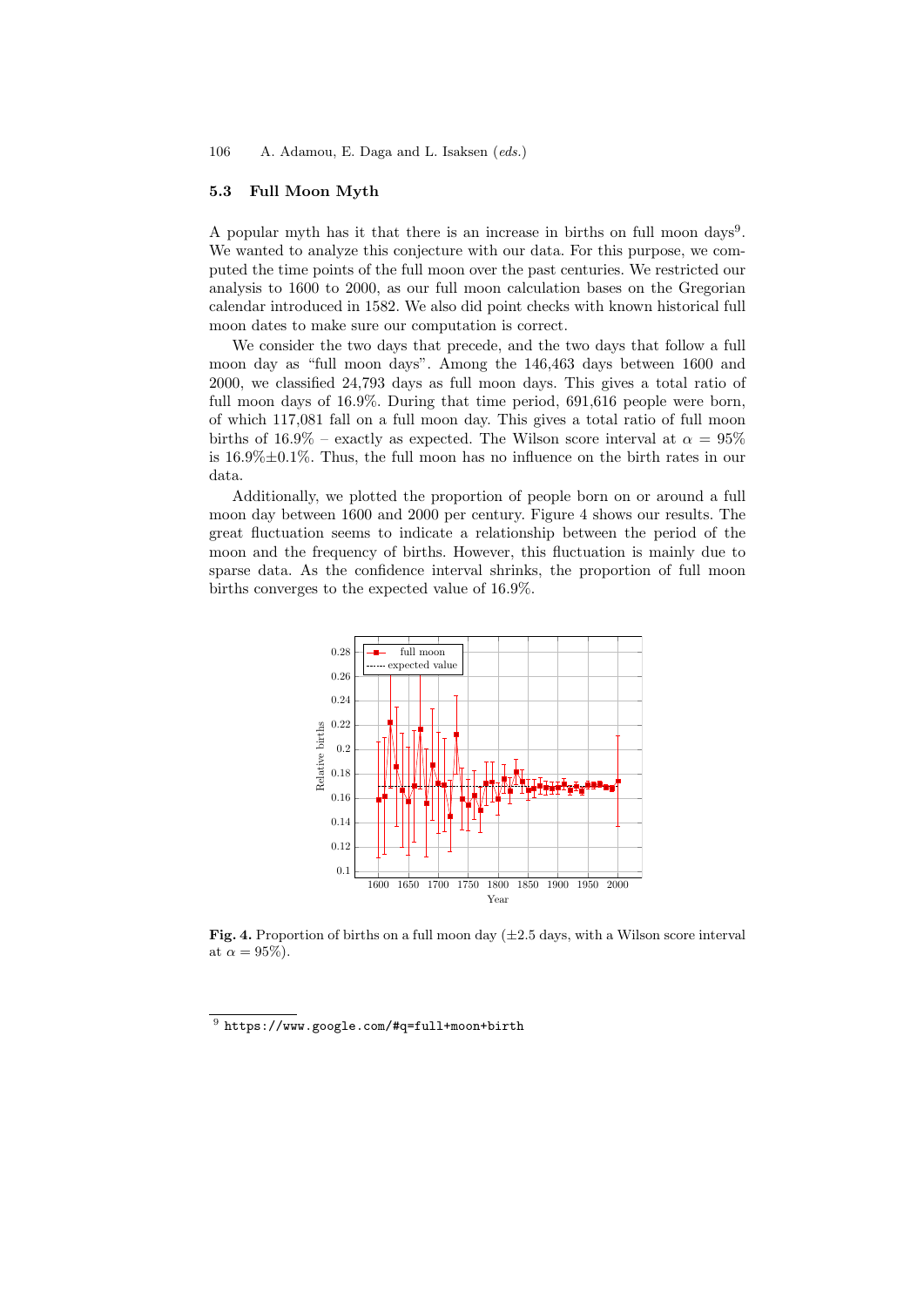#### 5.4 Age at first child birth

We now turn towards the age at which people become parents. Figure 5 shows the age at which people have their first and last child during the last millennium. Again, we restricted our analysis to centuries where we had at least 100 parentchild pairs. Males show an increase in the age at which they have their first child, moving from around 28 to around 32. For females, we see similar story, with one important difference: for females, the increase is concentrated during the last 2 centuries. However, the age at which males have their last child is almost unchanged until 1700s, and declining since then. For females, the age at the birth of last child is unchanged. We speculate that two demographic phenomena are creating these patterns. First, women having less children by mainly postponing the age at which they have their first child. Second, the age difference between fathers and mothers is declining. These two forces together can create an increasing first-child age of mothers and a declining last-child of fathers with constant last-child age of mothers and first-child of fathers.



Fig. 5. Age of parenthood, by year of birth (with the Student's t confidence interval at  $\alpha = 95\%)$ 

## 6 Conclusion

In this paper, we have investigated how data from the Semantic Web can help research in the Digital Humanities. As a proof of concept, we have used the YAGO knowledge base, one of the largest general-purpose knowledge bases on the Semantic Web, to study the life expectancy of people across different times; the age at first childbirth; and the myth that full moon days see more births. We have also presented methods to improve the coverage of YAGO.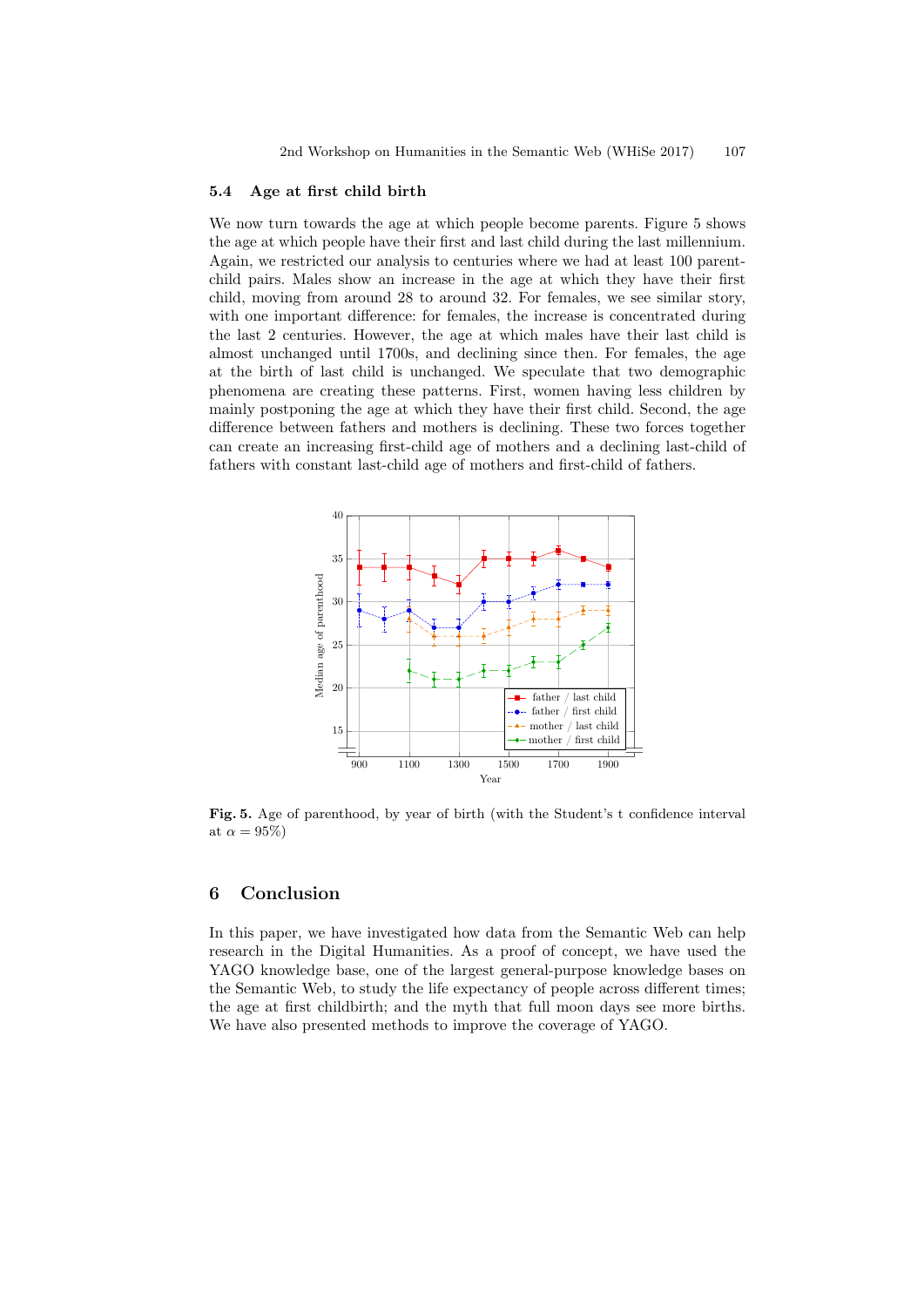#### 108 A. Adamou, E. Daga and L. Isaksen (eds.)

Our methods are integrated in the YAGO infrastructure, and the data we generate will be included in the next release of YAGO. The data of YAGO can be downloaded freely at http://yago-knowledge.org. A SPARQL endpoint is available at https://w3id.org/yago/sparql. We also provide the source code used for this study. The code for generating the previous YAGO is available at https://github.com/yago-naga/yago3/tree/whise2017-YAGO-before. Our new algorithms are available at https://github.com/yago-naga/yago3/tree/ whise2017. The data generated for this study is available at https://www. thomasrebele.org/projects/whise2017. The entire YAGO project is available as open source at https://github.com/yago-naga/yago3.

Acknowledgments This research was supported by the grants ANR-11-LABEX-0045-DIGICOSME and ANR-16-CE23-0007-01 ("DICOS").

### References

- 1. Alessandro Adamou, Enrico Daga, and Leif Isaksen, editors. Workshop on Humanities in the Semantic Web, volume 1608 of CEUR Workshop Proceedings, 2016.
- 2. Joanna Asia Biega, Erdal Kuzey, and Fabian M. Suchanek. Inside YAGO2s: A Transparent Information Extraction Architecture . In WWW demo track, 2013.
- 3. A. Carlson, J. Betteridge, B. Kisiel, B. Settles, E. Hruschka Jr., and T. Mitchell. Toward an architecture for never-ending language learning. In AAAI, 2010.
- 4. David de la Croix and Omar Licandro. The longevity of famous people from Hammurabi to Einstein. Journal of Economic Growth, 2015.
- 5. X. Dong, E. Gabrilovich, G. Heitz, W. Horn, N. Lao, K. Murphy, T. Strohmann, S. Sun, and W. Zhang. Knowledge vault: a web-scale approach to probabilistic knowledge fusion. In SIGKDD, 2014.
- 6. Olivier Gergaud, Morgane Laouenan, and Etienne Wasmer. A brief history of human time. exploring a database of notable people. Sciences Po Economics Discussion Papers, 2017.
- 7. J. Lehmann, R. Isele, M. Jakob, A. Jentzsch, D. Kontokostas, P. N. Mendes, S. Hellmann, M. Morsey, P. v. Kleef, S. Auer, and C. Bizer. DBpedia - a large-scale, multilingual knowledge base extracted from wikipedia. Semantic Web Journal, 6(2), 2015.
- 8. Roberto Navigli and Simone Paolo Ponzetto. BabelNet: The automatic construction, evaluation and application of a wide-coverage multilingual semantic network. Artificial Intelligence, 193:217–250, 2012.
- 9. Angeliki Rapti, Dimitrios Tsolis, Spyros Sioutas, and Athanasios Tsakalidis. A survey: Mining linked cultural heritage data. In EANN, 2015.
- 10. S. Razniewski, F. M. Suchanek, and W. Nutt. But what do we actually know? AKBC workshop, 2016.
- 11. Thomas Rebele, Fabian M. Suchanek, Johannes Hoffart, Joanna Asia Biega, Erdal Kuzey, and Gerhard Weikum. YAGO: a multilingual knowledge base from Wikipedia, Wordnet, and Geonames . In ISWC, 2016.
- 12. Maximilian Schich, Chaoming Song, Yong-Yeol Ahn, Alexander Mirsky, Mauro Martino, Albert-Lszl Barabsi, and Dirk Helbing. A network framework of cultural history. Science, 2014.